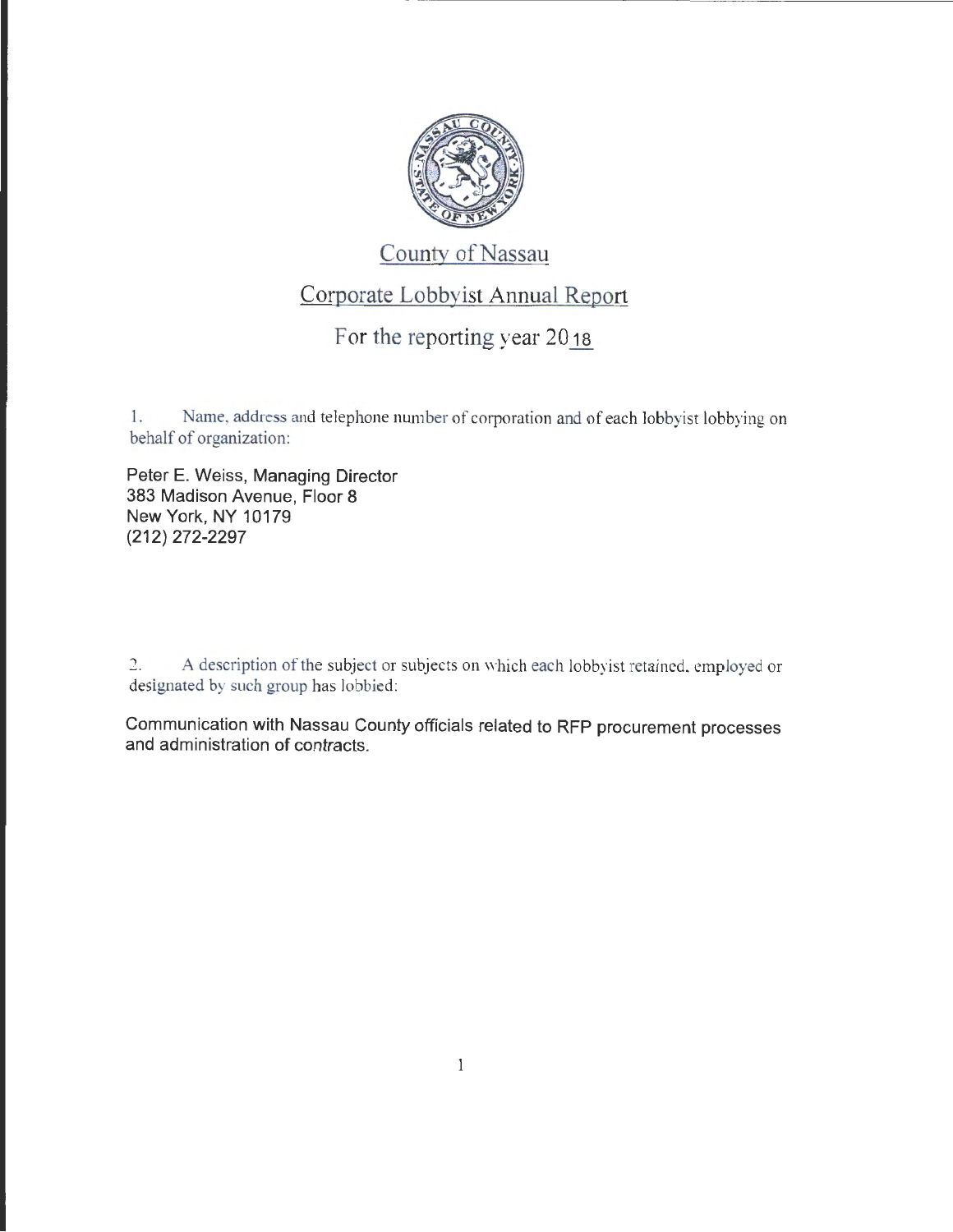3. Names of the persons and agencies before which such lobbyist has lobbied:

N/A

4. List below amounts for any compensation paid or owed to the employees and/or outside lobbyist during the prior year for the purposes of lobbying. Such amounts shall be detailed as to amount, to whom paid and for what purpose.

| Amount<br>\$<br>$\Omega$ | Details<br>N/A |
|--------------------------|----------------|
|                          |                |
|                          |                |
|                          |                |
|                          |                |
|                          |                |
|                          |                |
|                          |                |
|                          |                |
|                          |                |
|                          |                |
|                          |                |
|                          |                |
|                          |                |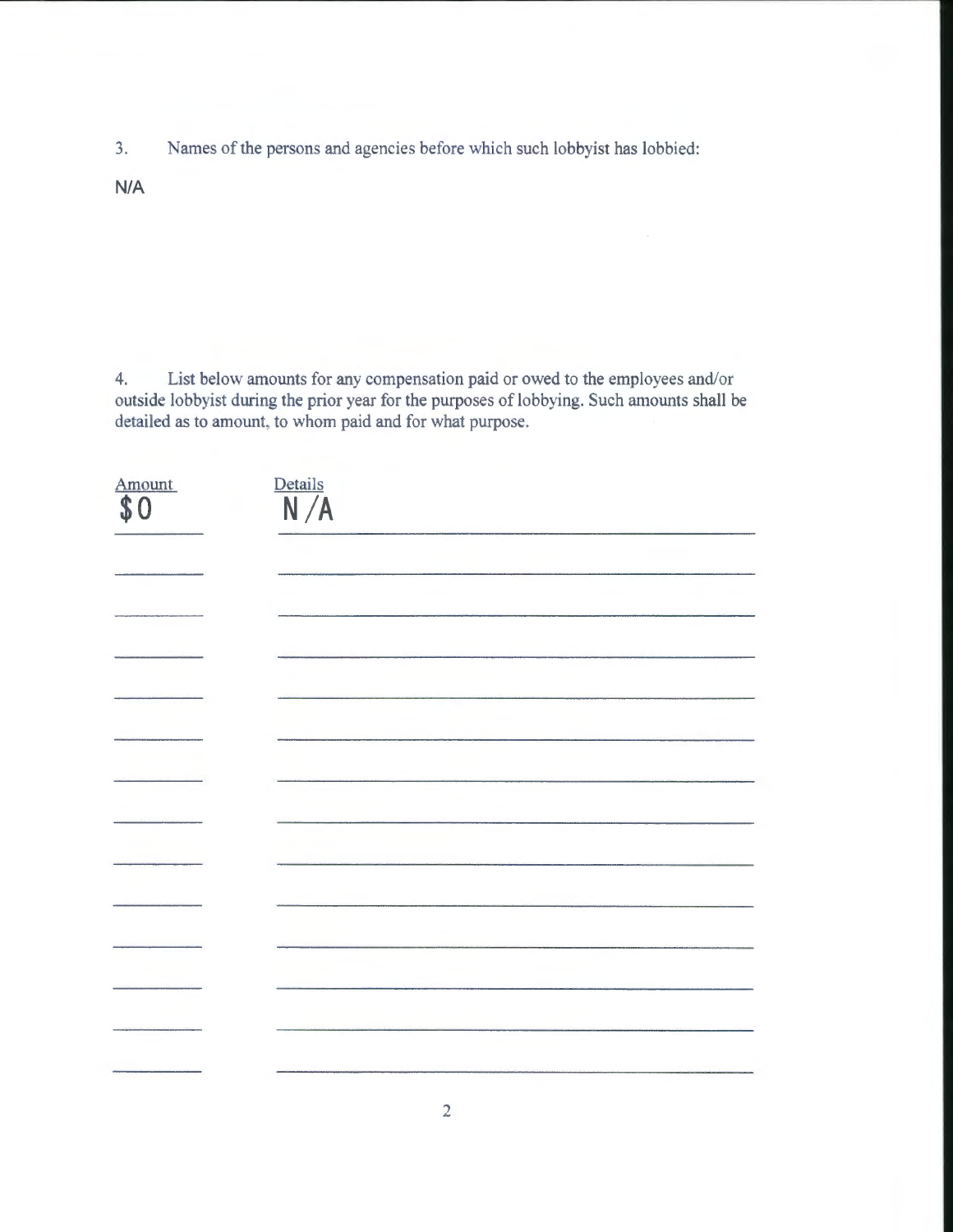5. List below the cumulative total amounts earned by such employees and/or lobbyists as a result of lobbying throughout the year:

\_\_\_\_\_\_\_\_\_\_\_\_ .........

## **\$0**

6. List below the expenses incurred or expensed by lobbyist for the purpose of lobbying:

| $\overbrace {\boldsymbol{\$0.00}}^\text{Amount}$ | $\frac{\text{Details}}{\text{N}/\text{A}}$ |
|--------------------------------------------------|--------------------------------------------|
|                                                  |                                            |
|                                                  |                                            |
|                                                  |                                            |
|                                                  |                                            |
|                                                  |                                            |
|                                                  |                                            |
|                                                  |                                            |
|                                                  |                                            |
|                                                  |                                            |
|                                                  |                                            |
|                                                  |                                            |
|                                                  |                                            |
|                                                  |                                            |

List below the cumulative total amounts expended for lobbying throughout the year: **\$0.00**